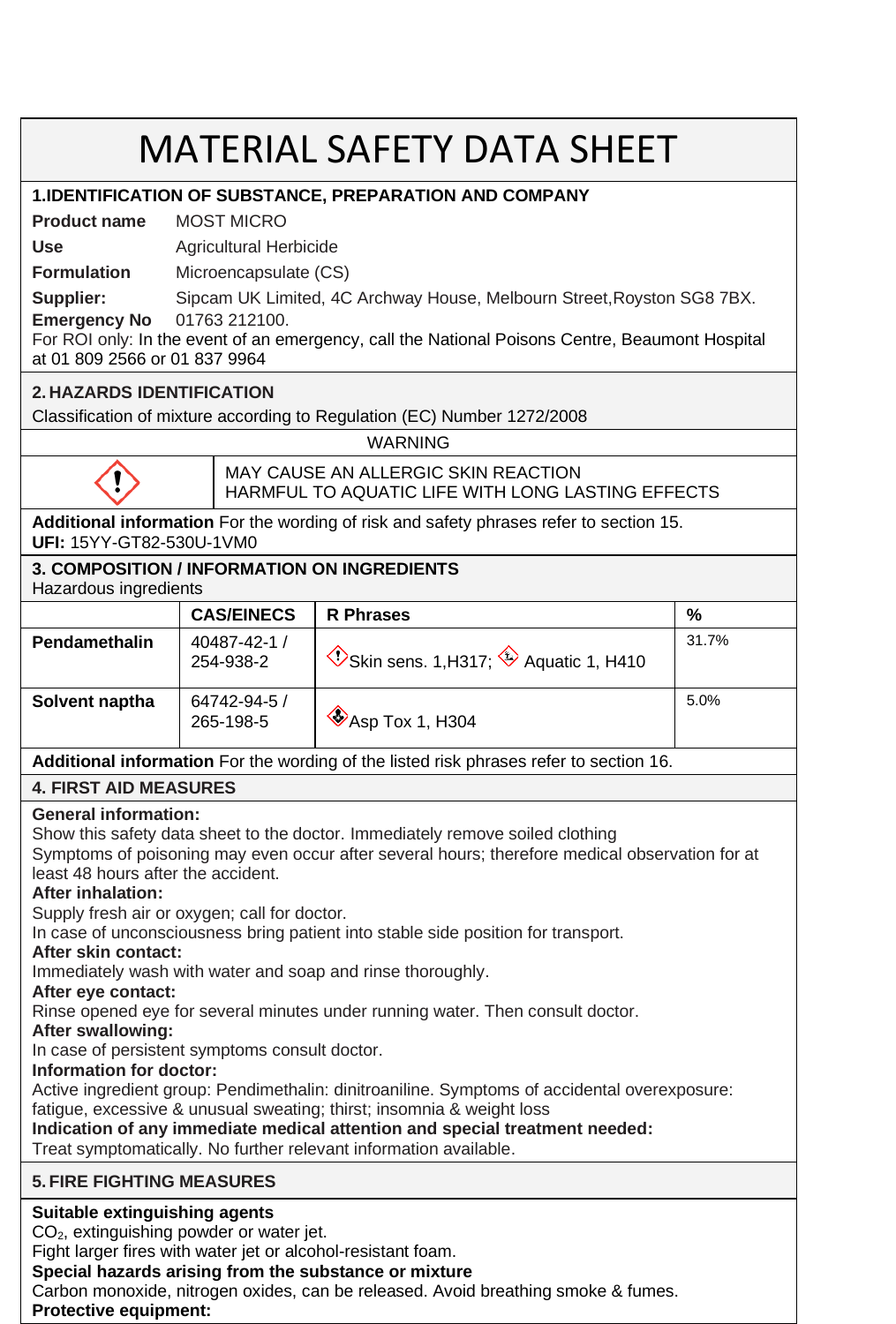Do not inhale explosion or combustion gases. Put on breathing apparatus & protective clothing.

# **6. ACCIDENTAL RELEASE MEASURES**

| Personal precautions, protective equipment and emergency procedures:                                                                                                                                                                                                                                                                                                                                                                                                                                                                                                                                                  |                                                                        |                                                      |  |  |  |  |
|-----------------------------------------------------------------------------------------------------------------------------------------------------------------------------------------------------------------------------------------------------------------------------------------------------------------------------------------------------------------------------------------------------------------------------------------------------------------------------------------------------------------------------------------------------------------------------------------------------------------------|------------------------------------------------------------------------|------------------------------------------------------|--|--|--|--|
| See section 8.<br><b>Environmental precautions:</b><br>Do not allow to enter drainage system, surface or ground water.<br>Keep dirty washing water for appropriate disposal.<br>Methods and material for containment and cleaning up:<br>Absorb with liquid-binding material (sand, diatomite, acid binders, universal binders, sawdust).<br>Dispose of contaminated material as waste according to item 13.<br>Collect mechanically<br><b>Reference to other sections:</b><br>See Section 7 for safe handling, 8 for personal protection equipment, 13 for disposal information                                      |                                                                        |                                                      |  |  |  |  |
| <b>7. HANDLING AND STORAGE</b>                                                                                                                                                                                                                                                                                                                                                                                                                                                                                                                                                                                        |                                                                        |                                                      |  |  |  |  |
| Precautions for safe handling:<br>Keep away from heat and direct sunlight. Prevent formation of aerosols.<br>Ensure good ventilation/exhaustion at the workplace.<br>Open and handle container with care.<br>Information about protection against explosions and fires:<br>Keep ignition sources away. Do not smoke.<br>Flammable mixtures may be formed in empty containers.<br>Conditions for safe storage, including any incompatibilities:<br>Storage requirements to be met by storerooms and containers:<br>Store in a cool location. Store only in original container.                                         |                                                                        |                                                      |  |  |  |  |
| Information about storage in one common storage facility:<br>Not required.<br>Further information about storage conditions:<br>Keep container tightly sealed. Protect from frost.<br><b>8. EXPOSURE CONTROL / PERSONAL PROTECTION</b>                                                                                                                                                                                                                                                                                                                                                                                 |                                                                        |                                                      |  |  |  |  |
|                                                                                                                                                                                                                                                                                                                                                                                                                                                                                                                                                                                                                       |                                                                        |                                                      |  |  |  |  |
|                                                                                                                                                                                                                                                                                                                                                                                                                                                                                                                                                                                                                       | Components with limit values that require monitoring at the workplace: |                                                      |  |  |  |  |
| Solvent naphtha (5%)                                                                                                                                                                                                                                                                                                                                                                                                                                                                                                                                                                                                  | Short term value : 100 mg/m <sup>3</sup><br>OEL                        |                                                      |  |  |  |  |
| Personal protective equipment<br>The usual precautionary measures should be adhered to general rules for handling chemicals.<br>Avoid contact with the eyes and skin.<br>Keep away from foodstuffs, beverages and food.<br>Take off immediately all contaminated clothing<br>Do not eat or drink while working.<br>Avoid contact with eyes and skin.<br><b>Breathing equipment:</b><br>In case of brief exposure or low pollution use breathing filter apparatus. In case of intensive or<br>longer exposure use breathing apparatus that is independent of circulating air. Recommended filter<br>device: Filter AX. |                                                                        |                                                      |  |  |  |  |
| <b>Protection of hands:</b><br>Protective gloves.                                                                                                                                                                                                                                                                                                                                                                                                                                                                                                                                                                     | Eye protection:<br>Tightly sealed safety glasses                       | <b>Body protection:</b><br>Protective work clothing. |  |  |  |  |
| 9. PHYSICAL AND CHEMICAL PROPERTIES                                                                                                                                                                                                                                                                                                                                                                                                                                                                                                                                                                                   |                                                                        |                                                      |  |  |  |  |
| Appearance:                                                                                                                                                                                                                                                                                                                                                                                                                                                                                                                                                                                                           | Melting point or range:<br>Not determined                              | <b>Segregation coefficient:</b><br>Not applicable    |  |  |  |  |
| Form: Liquid suspension                                                                                                                                                                                                                                                                                                                                                                                                                                                                                                                                                                                               | Boiling point or range:<br>Not determined                              | <b>Surface tension:</b><br>45.6mN/m @25°C            |  |  |  |  |
| <b>Colour: Yellow</b>                                                                                                                                                                                                                                                                                                                                                                                                                                                                                                                                                                                                 | Flash point:<br>Not applicable                                         |                                                      |  |  |  |  |
| <b>Odour: Characteristic</b>                                                                                                                                                                                                                                                                                                                                                                                                                                                                                                                                                                                          | Self-Inflammability:<br>Not self igniting                              | Solubility / Miscibility (water):<br>Dispersable     |  |  |  |  |
| pH-value at 20°C: 7.4 @                                                                                                                                                                                                                                                                                                                                                                                                                                                                                                                                                                                               | Danger of explosion:                                                   | Density: 1.127 g/cm3 @ 20°C                          |  |  |  |  |